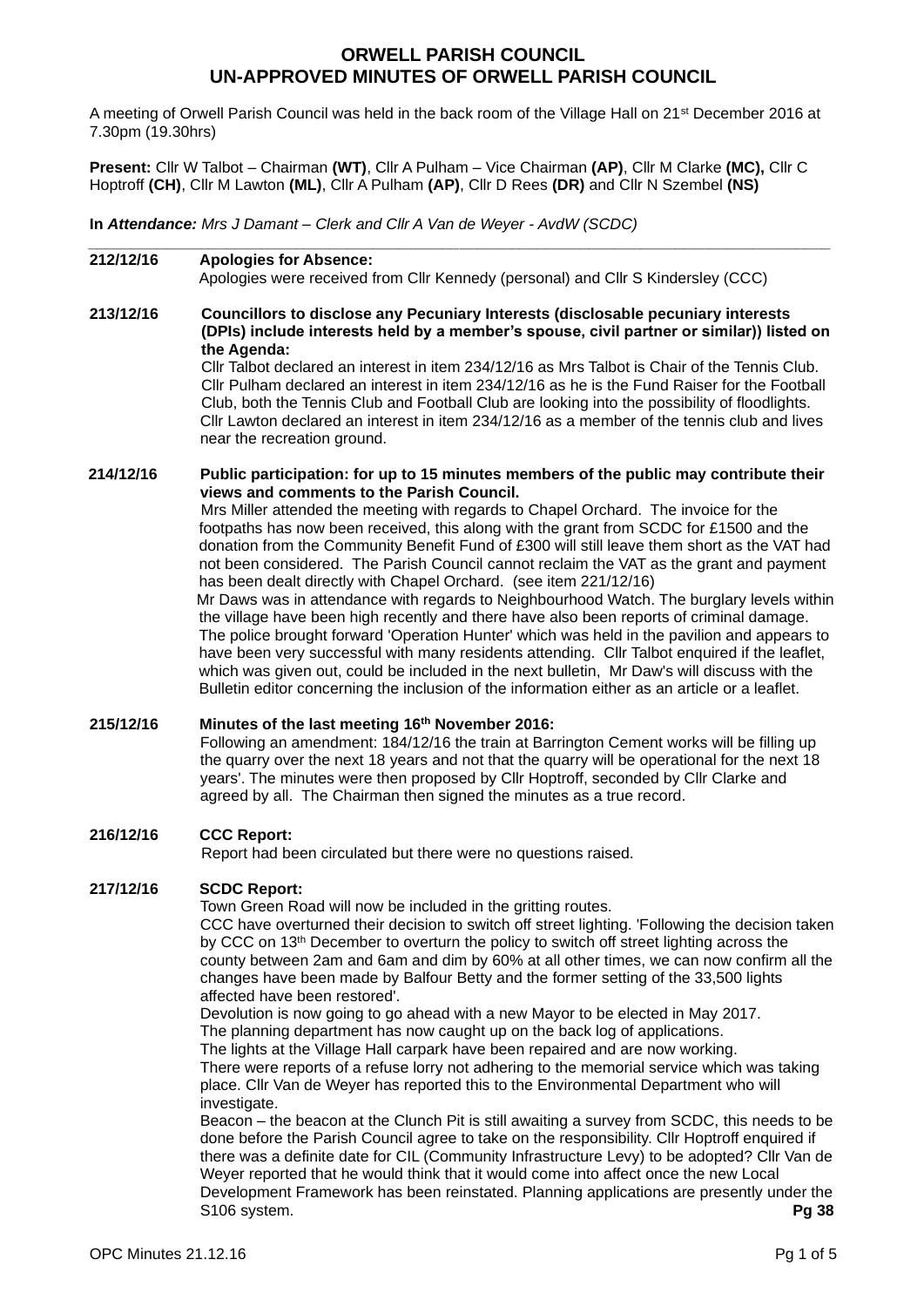**218/12/16 Planning: WT, CH, AP, DK and NS** *(Town and Country Planning Act 1990 schedule 1, paragraph 8)* **(Full planning minutes with comments are available on line or from the Clerk).**  *Planning meeting held on Wednesday 7th December 2016*

**43 Cambridge Road, Orwell Grange, S/3007/16/FL -** Increase width of the existing crossover – new area of tarmac and new kerb. The Parish Council recommend ' No objections' with no comments. The Parish Council assume that this application also went to Wimpole Parish Council.

**13 High Street,S/3205/16/TC -** (T1) reduce ash tree by 20% and raise lower crown to 3m coppice greengage trees to 1m (T2). (T3) fell dead Ash and Hazel. The Parish Council have no comments, but note that it is in the conservation area.

### SCDC Decisions:

**Land east of Malton Road, Orwell, S/2337/16/FL** has been granted permission for Change of Use from agricultural land to self-storage land (B8) land for the relocation of an existing storage business.

**52 High Street, S/3290/16/LD** has been granted permission for a lawful development certificate for proposed demolition of outbuilding and erection of single storey flat roof extension.

### *Planning meeting held on Monday 21st December – verbal report*

**52 High Street,S/3290/16/LD -** Lawful development certificate for proposed demolition of outbuilding and erection of single storey flat roof extension. Information Only. Noted

**30 High Street, S/3409/16/TP** - Tree Work. To fell a Fig Tree. No Comments.

### **219/12/16 Development Proposal on Hurdleditch Road (next to the primary school)**

Cllr Pulham reported that a meeting had taken place with himself and Cllr Kennedy with James Fisher and Rebecca Ward (SCDC Planning). It was reported that the grounds on sustainability are not as strong as they once were. The land being offered is outside the S106 agreement. Cllr Talbot reported that the letter received from Pegasus requires some further clarification, Cllr Hoptroff believed that the statement in paragraph one of the letter states that the parish council would be under an obligation on s106, this is in contradiction to SCDC reports. The letter also states that the land will be as it is but then suggests a CIL contribution; which again is in contradiction as CIL has not been introduced yet. Clerk to get clarification, however it does open a future discussion for further land.

 **Action: Clerk**

Cllr Szemel suggested that the letter be sent to Mr Kratz (Birketts) with questions concerning transfer of the land and what they felt the interpretation was. Cllr Szembel also stated that the purchase of further land would be a separate issue/agreement. **Action: NS** 1. The letter needs clarification

2. Cllrs Talbot, Pulham, Hoptroff, Kennedy and Szembel to investigate the possibility of purchasing land with the land agent. **Action: WT, AP, CH, DK, NS** 

#### **220/12/16 Insurance:**

Beacon (see item 217/12/16). The survey needs to be carried out first before the Parish Council can agree to take this on and have it insured.

### **221/12/16 Community Benefit:**

Chapel Orchard path funding was discussed. It was suggested that they should submit another application to the Community Benefit Fund for the remainder needed. Chapel Orchard is leased from SCDC by the Parish Council but is overseen by the Friends of Chapel Orchard.

# **222/12/16 Financial Matters:**

1. Financial Statements for December 2.Payments and Additional payments for December *Local Government Act (LGA); Public Health Act (PHA); Open Space Act (OSA)*

#### **Payments awaiting authorisation**

| <b>Salaries</b>                | £ confidential |          | December salaries                                    | LGA 1972 s112 |
|--------------------------------|----------------|----------|------------------------------------------------------|---------------|
| <b>Inland Revenue</b>          | £ confidential |          | December PAYE/NI                                     | LGA 1972 s112 |
| MPC.                           | £ 90.00        |          | office rent December                                 | LGA 1972 s133 |
| Village Garden Services        | £ 95.00        | $\Omega$ | Bench at Meadowcroft LGA 1972 s133                   |               |
| <b>Village Garden Services</b> | £110.00        | 0        | Removal of branches OSA 1908 s910<br>at the pavilion |               |

**Pg 39**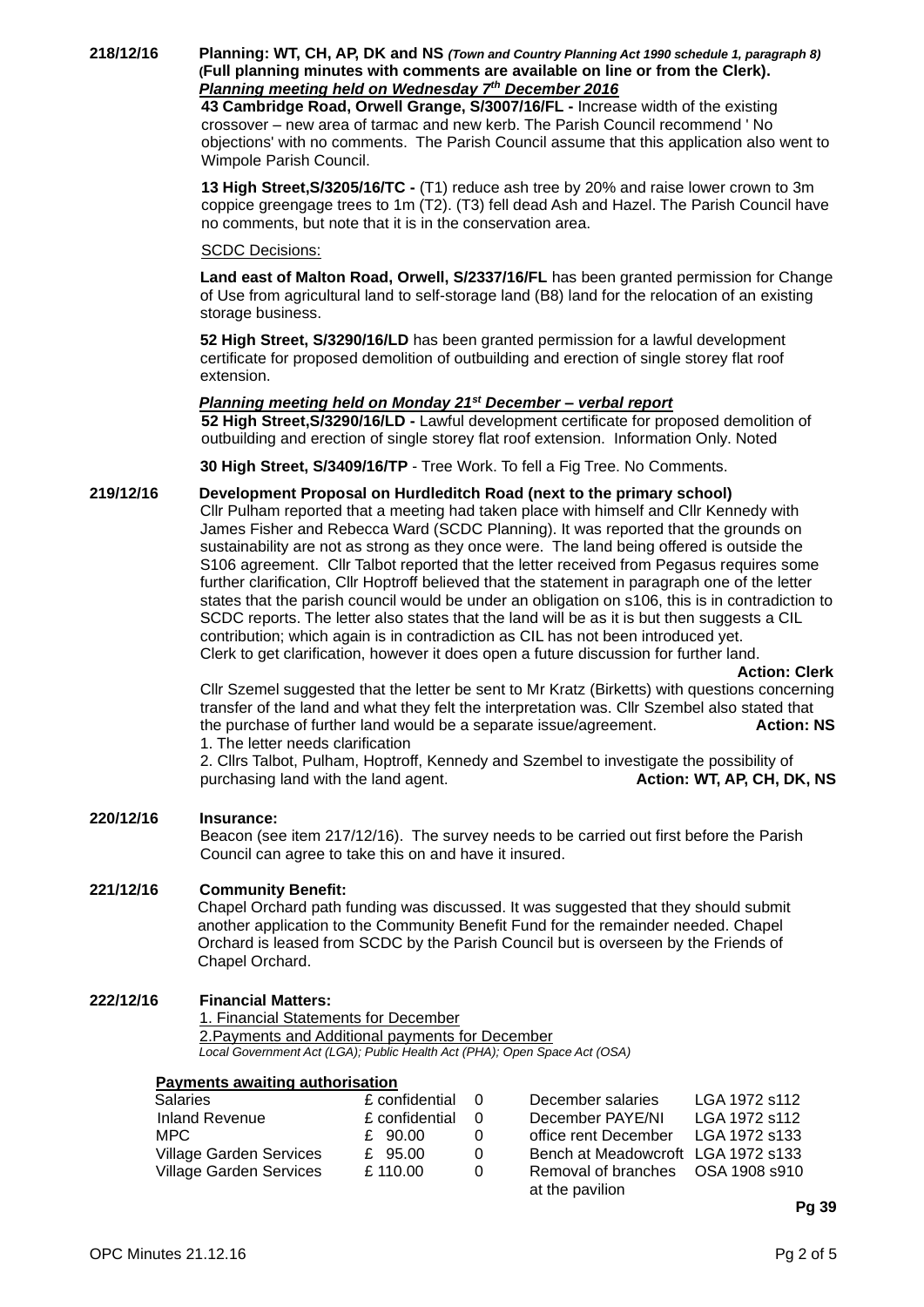| <b>Village Garden Services</b>                                                             | 85.00<br>£ | 0     | Guttering repairs        | LGA 1972 s133     |
|--------------------------------------------------------------------------------------------|------------|-------|--------------------------|-------------------|
| CCC                                                                                        | £157.39    | 0     | LHI for speed sign       | Highways Act 1984 |
|                                                                                            |            |       | Hurdleditch Rd           | s72(1)            |
| Espo                                                                                       | 10.78<br>£ | 1.80  | Youth Club               | LGA 1972 s133     |
| DC Window Cleaning                                                                         | £ 36.00    | 0     | <b>Bus shelters</b>      | OSA 1906 s9/10    |
| CWC                                                                                        | £ 31.36    | 0     | Water for pavilion       | LGA 1972 s133     |
|                                                                                            |            |       | May-Nov                  |                   |
| Herts & Cambs                                                                              | £ 66.00    | 11.0  | <b>Grass cutting Rec</b> | OSA 1906 s9/10    |
| Royal British Legion                                                                       | £ 17.00    | 0     | Wreath                   | LGA 1972 s144     |
| Hales Printers                                                                             | £961.00    | 0     | <b>Bulletin</b>          | LGA 1972 s142     |
| Birketts                                                                                   | £390.00    | 65.00 | Legal                    | LGA 1972 s111     |
| Additional payments: These costs have already been agreed but may not have appeared on the |            |       |                          |                   |
| agenda.                                                                                    |            |       |                          |                   |

**Deposits:** Allotments £60.00

All payments were proposed by Cllr Hoptroff, seconded by Cllr Lawton all agreed.

### **223/12/16 Village Hall:**

There is nothing to report.

## **224/12/16 Parish e-bulletin (SCDC):**

A consultation on the priorities being focused on over the next five years launches on 1<sup>st</sup> December. A draft Corporate Plan has been agreed for consultation by our Cabinet to help people have their say. Parish Councils and local residents are being encouraged to give feedback on the draft plan. Consultation closes on 20<sup>th</sup> January. Contact is [richard.may@scambs.gov.uk.](mailto:richard.may@scambs.gov.uk)

Cllr Talbot will put together a response, will be circulated to all councillors for comments.

**Action: WT**

## **225/12/16 Precept 2017/18:**

**Precept/Police:** 'with budgetary pressures set to continue over the next few years and the need to save a further £6 million by 2020/21, I am considering a small increase in the policing element of the council tax for 2017/18. This would be just under 7p per week (£3.60 per year) for an average band D property which equates to an increase of 1.97%', sent by Police and Crime Commissioner for Cambs & P'boro Jason Ablewhite. Councillors were given the precept table showing items to be budgeted for in 2017/18. It was suggested to have CCTV cameras under Capital Costs but to have an amount for Speedwatch/traffic calming under non capital items. To be finalised at the meeting in January.

**S137** is a sum of money which is related directly to the amount of electorates a parish has and this is the annual amount a council may spend on items which have not been precepted for but would benefit the community. For Orwell this is £7.42 (per elector) x 861(number of electorates) =  $£6388$  for 2016

### **226/12/16 Emergency Plan:**

Cllr Hoptroff reported that the plan is still with SCDC but the Parish Council have never received any feedback from SCDC. Cllr Hoptroff does not think anything has changed from when it was completed. Contact details may need updating.

# **227/12/16 HGV Covenant:**

CCC have adapted a document 'Commercial Company Covenant' for parishes and communities to use to agree certain conditions with local haulage firms. To date the following companies have signed up: Amey; Balfour Beatty; Cornwell & Son; Masters Logistical; Mick George Ltd and Skanska. The list will be updated on CCC website periodically www.cambridgeshire.gov.uk/info/20081/roads\_and\_pathways/113/heavy\_vehiclesabnormal [loads\\_on\\_the\\_road.](http://www.cambridgeshire.gov.uk/info/20081/roads_and_pathways/113/heavy_vehiclesabnormal_loads_on_the_road)

Cllr Talbot reported that Cllr Kennedy would like Welch's Transport to be included on this. **Action: Clerk**

### **228/12/16 A10 Corridor Group and Survey:**

Clerk still awaiting some of the responses from other parishes.

# **229/12/16 Local Highways Improvement (LHI):**

Application has been submitted.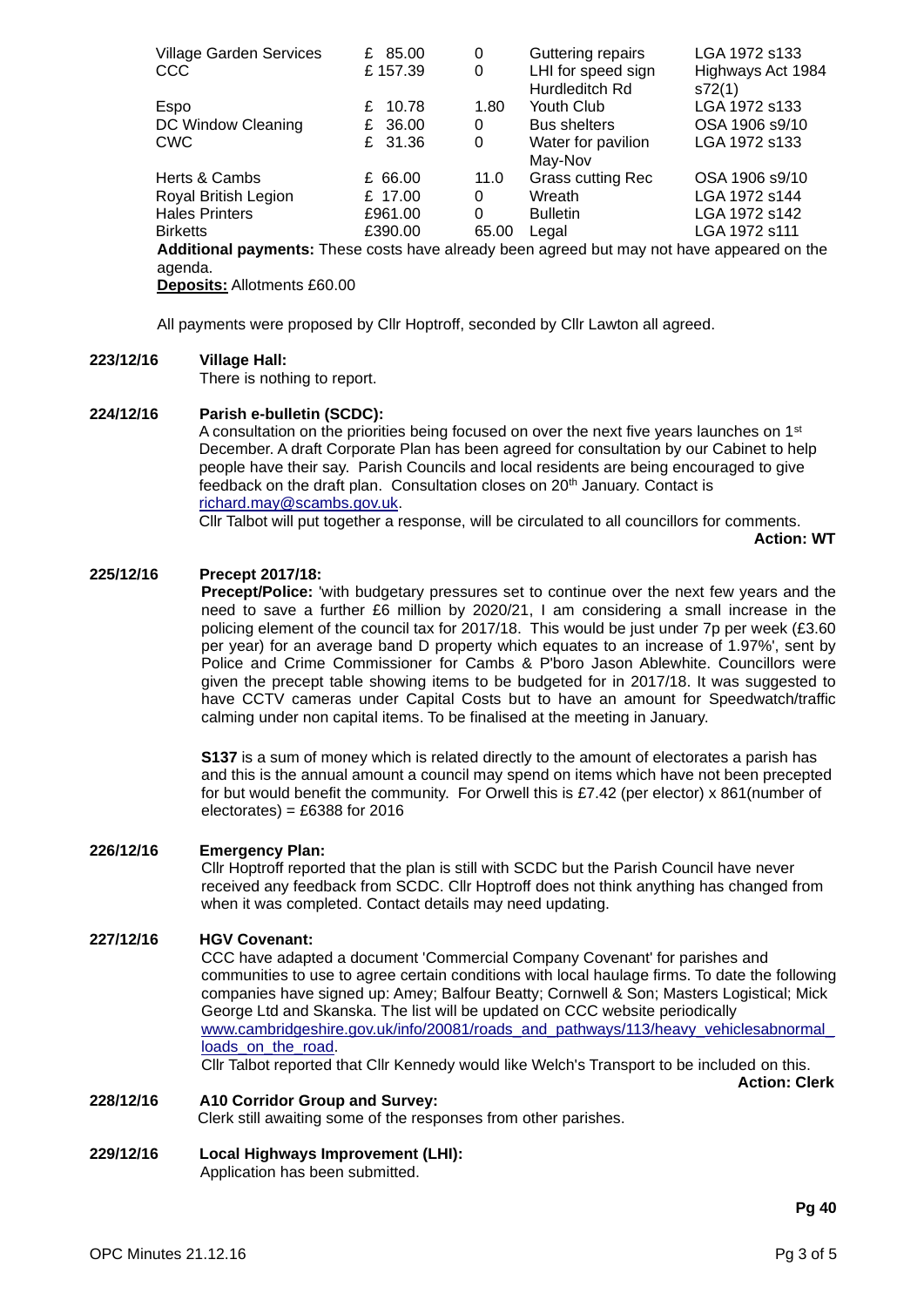| 230/12/16 | <b>Village Maintenance Programme:</b><br>Cllr Talbot has used the asset register to identify a schedule of works. It was suggested that<br>a list of works be put together for the year then to get quotes for various items such as tree<br>work and general maintenance.<br><b>WT</b>                                                                                                                                                                                                                                                                                                                                                                                                                                                                                                | <b>Action:</b>                            |  |  |
|-----------|----------------------------------------------------------------------------------------------------------------------------------------------------------------------------------------------------------------------------------------------------------------------------------------------------------------------------------------------------------------------------------------------------------------------------------------------------------------------------------------------------------------------------------------------------------------------------------------------------------------------------------------------------------------------------------------------------------------------------------------------------------------------------------------|-------------------------------------------|--|--|
| 231/12/16 | HM Queen's 90 <sup>th</sup> Birthday Celebrations:<br>Tree and bulb planting: Cllr Talbot reported that he was going to include this item under<br>Village Maintenance schedule.<br><b>WT</b>                                                                                                                                                                                                                                                                                                                                                                                                                                                                                                                                                                                          | <b>Action:</b>                            |  |  |
| 232/12/16 | Pavilion:<br>Cllr Clarke to investigate.<br>МC                                                                                                                                                                                                                                                                                                                                                                                                                                                                                                                                                                                                                                                                                                                                         | <b>Action:</b>                            |  |  |
| 233/12/16 | <b>Recreation Ground:</b><br>As Mr Chappell has been unable to carry out the maintenance work at the recreation ground<br>Mr Weir could now complete the refurbishment of the toddlers play area. It was proposed by<br>Cllr Talbot to accept the quote for £215, seconded by Cllr Pulham, all agreed.                                                                                                                                                                                                                                                                                                                                                                                                                                                                                 |                                           |  |  |
| 234/12/16 | <b>Flood lighting:</b><br>Update on floodlights in the recreation ground for Football Team and MUGA.<br>A working group will be formed with members from the Parish Council, Tennis Club, Football<br>Club and Netball Club. Cllr Talbot proposed that Cllr Kennedy be the Parish Council<br>representative if they agreed. It was suggested by Cllr Szembel that Cllr Kennedy should<br>convene the meetings, all agreed.<br>CIIr Hoptroff also suggested that all residents concerned should be notified and invited to<br>attend any demonstrations being given regarding floodlighting.<br>Agreement between the Tennis Club and the Parish Council: Cllr Pulham and Cllr Talbot<br>to put before the council a draft agreement. Agreement presently being put together.           | <b>Action: DK</b><br><b>Action: WT/AP</b> |  |  |
| 235/12/16 | Defibrillator:<br>Clerk is in the process of having the red telephone box adopted, this needs to be done first<br>before the defib machine can be installed. As the telephone box is listed it needs to go via<br>the planning authority and English Heritage. Clerk is also enquiring if the box can be<br>repaired ie glass replaced and painted before the parish take responsibility for it, however<br>Community Heart Beat also have contacts to do this.                                                                                                                                                                                                                                                                                                                        |                                           |  |  |
| 236/12/16 | CCTV:<br>Cllr Talbot reported that he has spoken to John Coppard (PCSO) and it has been<br>recommended that three cameras would be needed. Cllr Pulham will enquire with Herts<br>District Council for any feedback. To be discussed further.                                                                                                                                                                                                                                                                                                                                                                                                                                                                                                                                          |                                           |  |  |
| 237/12/16 | <b>Pensions:</b> No councillors were able to attend the pension meeting on 22 <sup>nd</sup> November at<br>Melbourn Hub. The pension provider, if needed, along with council contribution and payrole<br>provider needs to be agreed at the next meeting as the three month extension will have<br>finished.                                                                                                                                                                                                                                                                                                                                                                                                                                                                           |                                           |  |  |
| 238/12/16 | <b>Mulberry Tree Information Board:</b><br>CIIr Rees has visited Filcris, who make information boards, and is presently working on<br>putting a display together.                                                                                                                                                                                                                                                                                                                                                                                                                                                                                                                                                                                                                      |                                           |  |  |
| 239/12/16 | <b>Correspondence and Clerk's Report:</b><br>External Audit: NALC have confirmed that Smaller Authorities Audit Appointment Ltd<br>(SAAA) has successfully concluded the procurement process and has awarded contracts for<br>the supply of limited assurance audit reviews for smaller authorities.<br>The three audit firms are: PKF Littlejohn; Mazars and Moore Stephens.<br>LDF: SCDC have adopted the Cambridgeshire Flood and Water Supplementary Planning<br>document (SPD) on 8th November 2016.<br>Street Light: Work will be carried out on SC14 Lotfield Street, outside property 5.<br>Replacement is planned to take place before the end of the year, with both removal and<br>replacement of the light intended to be completed in one visit. The street light will be |                                           |  |  |